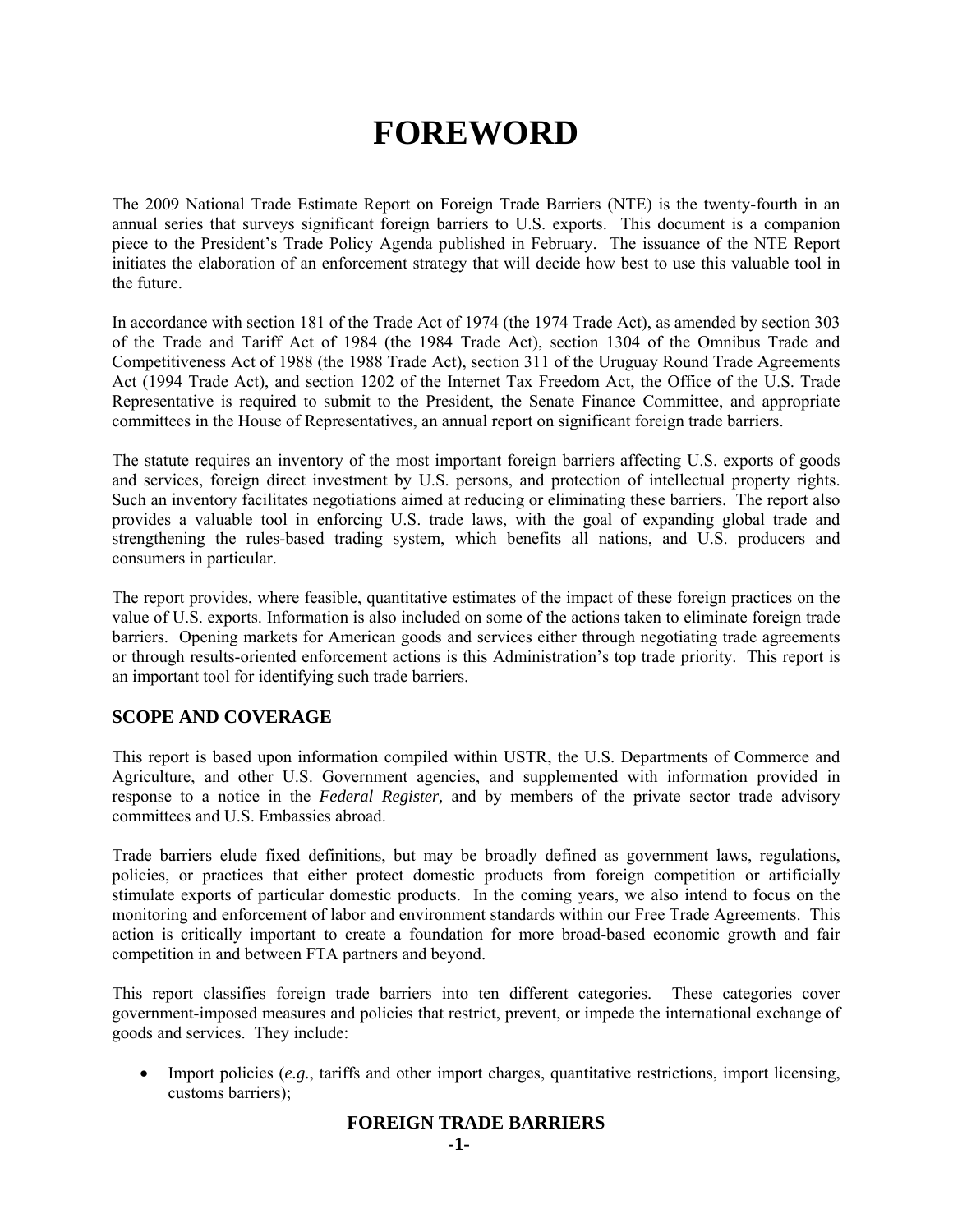- Standards, testing, labeling, and certification (including unnecessarily restrictive application of sanitary and phytosanitary standards and environmental measures, and refusal to allow producers to self-certify that their products conform to local standards, even where self-certification would meet all legitimate objectives);
- Government procurement (*e.g.*, buy national policies and closed bidding);
- Export subsidies (*e.g.*, export financing on preferential terms and agricultural export subsidies that displace U.S. exports in third country markets);
- Lack of intellectual property protection (*e.g.*, inadequate patent, copyright, and trademark regimes);
- Services barriers (*e.g.*, limits on the range of financial services offered by foreign financial institutions,<sup>1</sup> regulation of international data flows, and restrictions on the use of foreign data processing);
- Investment barriers (*e.g.*, limitations on foreign equity participation and on access to foreign government-funded research and development (R&D) programs, local content and export performance requirements, and restrictions on transferring earnings and capital);
- Anticompetitive practices with trade effects tolerated by foreign governments (including anticompetitive activities of both state-owned and private firms that apply to services or to goods and that restrict the sale of U.S. products to any firm, not just to foreign firms that perpetuate the practices);
- Trade restrictions affecting electronic commerce (*e.g.*, tariff and nontariff measures, burdensome and discriminatory regulations and standards, and discriminatory taxation); and
- Other barriers (barriers that encompass more than one category,  $e.g.,$  bribery and corruption,<sup>2</sup> or that affect a single sector).

The NTE covers significant barriers, whether they are consistent or inconsistent with international trading rules. Many barriers to U.S. exports are consistent with existing international trade agreements. Tariffs, for example, are an accepted method of protection under the General Agreement on Tariffs and Trade (GATT). Even a very high tariff does not violate international rules unless a country has made a bound commitment not to exceed a specified rate. On the other hand, where measures are not consistent with international rules, they are actionable under U.S. trade law and through the World Trade Organization (WTO).

This report discusses the largest export markets for the United States, including: 58 nations, the European Union, Taiwan, Hong Kong, the Southern African Customs Union and one regional body. Some countries were excluded from this report due primarily to the relatively small size of their markets or the absence of major trade complaints from representatives of U.S. goods and services sectors. However, the omission of particular countries and barriers does not imply that they are not of concern to the United **States**.

In this Foreword, we are also providing an update on progress the Administration has made in reducing trade-related barriers to the export of greenhouse gas intensity reducing technologies (GHGIRTs), as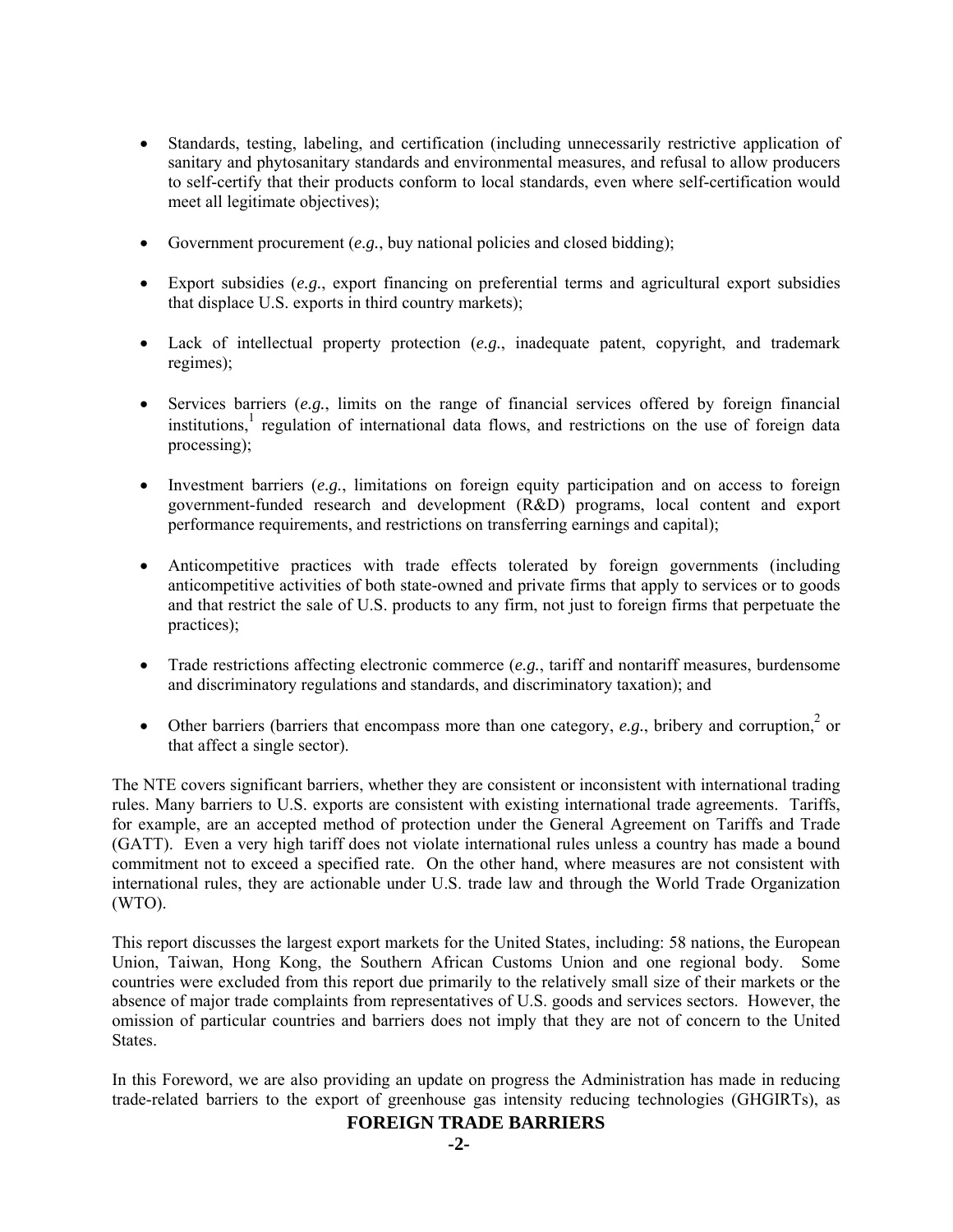called for by the Energy Policy Act of 2005. In October 2006, pursuant to section 1611 of the Act,<sup>3</sup> USTR prepared a report that identified trade barriers that face U.S. exporters of GHGIRTs in the top 25 greenhouse gas (GHG) emitting developing countries and described the steps the United States is taking to reduce these and other barriers to trade.<sup> $4$ </sup> The Act also calls for USTR to report annually on progress made with respect to removing the barriers identified in the initial report. USTR submitted the first annual progress report in October 2007; this report, as well as the initial report, are available at http://www.ustr.gov. As noted in the October 2007 report, USTR will submit further annual progress reports as part of the NTE Report.

As described in the initial 2006 GHGIRT report, barriers to the exports of GHGIRTs are generally those identified in the NTE with respect to other exports to the 25 developing countries: *e.g.*, lack of adequate and effective intellectual property rights protections; lack of regulatory transparency and sound legal infrastructure; state-controlled oil and energy sectors, which are often slower to invest in new technologies; cumbersome and unpredictable customs procedures; corruption; import licensing schemes; investment restrictions, including requirements to partner with domestic firms; and high applied tariff rates for some countries. Progress in removing such barriers is noted below in the appropriate country chapter of the report. The reader is also referred to USTR's "Special 301" report pursuant to section 182 of the Trade Act of 1974. The "Special 301" report describes the adequacy and effectiveness of intellectual property rights protection and enforcement of U.S. trading partners; the 2009 report will be released in April 2009.

Concerning relevant multilateral activities, the United States continues to exercise leadership within the World Trade Organization in pushing for increased liberalization of global trade in environmental goods and services, including GHGIRTs. As noted in last year's report, the United States, together with the European Communities (EC), submitted a ground-breaking proposal in 2007 as part of the WTO Doha Round negotiations to increase global trade in and use of environmental goods and services, including GHGIRTs. The proposal lays the foundation for an innovative new environmental goods and services agreement (EGSA) in the WTO and would include a commitment by all WTO Members to remove barriers to trade in a specific set of climate-friendly technologies. The United States is also continuing its efforts in APEC to build awareness and promote trade liberalization of environmental goods and services (EGS) in APEC through its new EGS work program.

The merchandise trade data contained in the NTE report are based on total U.S. exports, free alongside  $(f.a.s.)^5$  value, and general U.S. imports, customs value, as reported by the Bureau of the Census, Department of Commerce. (NOTE: These data are ranked according to size of export market in the Appendix). The services data are from the October 2008 issue of the Survey of Current Business (collected from the Bureau of Economic Analysis, Department of Commerce). The direct investment data are from the September 2008 issue of the Survey of Current Business (collected from the Bureau of Economic Analysis, Department of Commerce).

## **TRADE IMPACT ESTIMATES AND FOREIGN BARRIERS**

Wherever possible, this report presents estimates of the impact on U.S. exports of specific foreign trade barriers or other trade distorting practices. Also, where consultations related to specific foreign practices were proceeding at the time this report was published, estimates were excluded, in order to avoid prejudice to those consultations.

The estimates included in this report constitute an attempt to assess quantitatively the potential effect of removing certain foreign trade barriers on particular U.S. exports. However, the estimates cannot be used to determine the total effect upon U.S. exports to either the country in which a barrier has been identified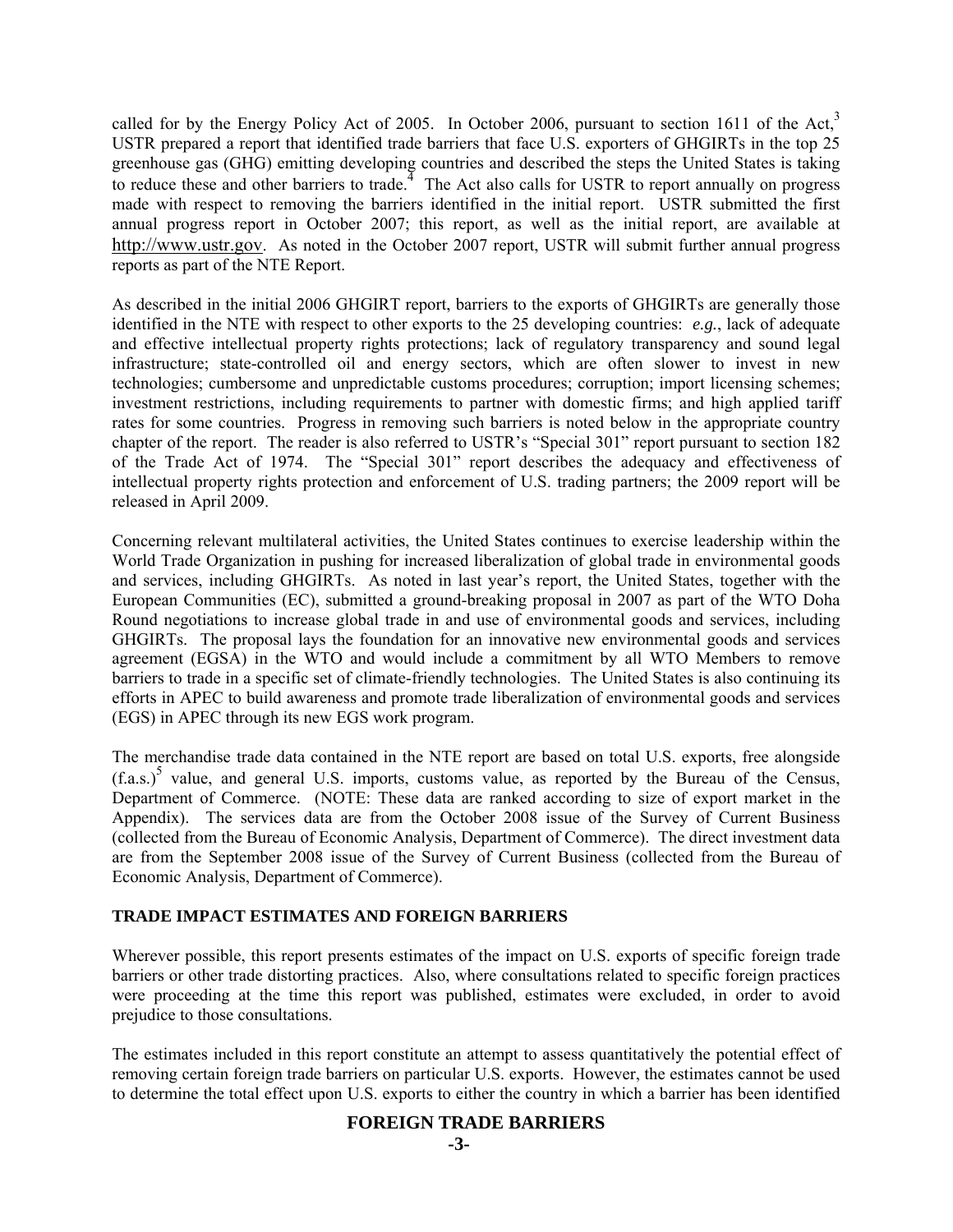or to the world in general. In other words, the estimates contained in this report cannot be aggregated in order to derive a total estimate of gain in U.S. exports to a given country or the world.

Trade barriers or other trade distorting practices affect U.S. exports to another country because these measures effectively impose costs on such exports that are not imposed on goods produced domestically in the importing country. In theory, estimating the impact of a foreign trade measure upon U.S. exports of goods requires knowledge of the (extra) cost the measure imposes upon them, as well as knowledge of market conditions in the United States, in the country imposing the measure, and in third countries. In practice, such information often is not available.

Where sufficient data exist, an approximate impact of tariffs upon U.S. exports can be derived by obtaining estimates of supply and demand price elasticities in the importing country and in the United States. Typically, the U.S. share of imports is assumed to be constant. When no calculated price elasticities are available, reasonable postulated values are used. The resulting estimate of lost U.S. exports is approximate, depends upon the assumed elasticities, and does not necessarily reflect changes in trade patterns with third countries. Similar procedures are followed to estimate the impact upon our exports of subsidies that displace U.S. exports in third country markets.

The task of estimating the impact of nontariff measures on U.S. exports is far more difficult, since there is no readily available estimate of the additional cost these restrictions impose upon imports. Quantitative restrictions or import licenses limit (or discourage) imports and thus raise domestic prices, much as a tariff does. However, without detailed information on price differences between countries and on relevant supply and demand conditions, it is difficult to derive the estimated effects of these measures upon U.S. exports. Similarly, it is difficult to quantify the impact upon U.S. exports (or commerce) of other foreign practices such as government procurement policies, nontransparent standards, or inadequate intellectual property rights protection.

In some cases, particular U.S. exports are restricted by both foreign tariff and nontariff barriers. For the reasons stated above, it may be difficult to estimate the impact of such nontariff barriers on U.S. exports. When the value of actual U.S. exports is reduced to an unknown extent by one or more than one nontariff measure, it then becomes derivatively difficult to estimate the effect of even the overlapping tariff barriers on U.S. exports.

The same limitations that affect the ability to estimate the impact of foreign barriers upon U.S. goods exports apply to U.S. services exports. Furthermore, the trade data on services exports are extremely limited in detail. For these reasons, estimates of the impact of foreign barriers on trade in services also are difficult to compute.

With respect to investment barriers, there are no accepted techniques for estimating the impact of such barriers on U.S. investment flows. For this reason, no such estimates are given in this report. The NTE includes generic government regulations and practices which are not product-specific. These are among the most difficult types of foreign practices for which to estimate trade effects.

In the context of trade actions brought under U.S. law, estimations of the impact of foreign practices on U.S. commerce are substantially more feasible. Trade actions under U.S. law are generally product-specific and therefore more tractable for estimating trade effects. In addition, the process used when a specific trade action is brought will frequently make available non-U.S. Government data (U.S. company or foreign sources) otherwise not available in the preparation of a broad survey such as this report.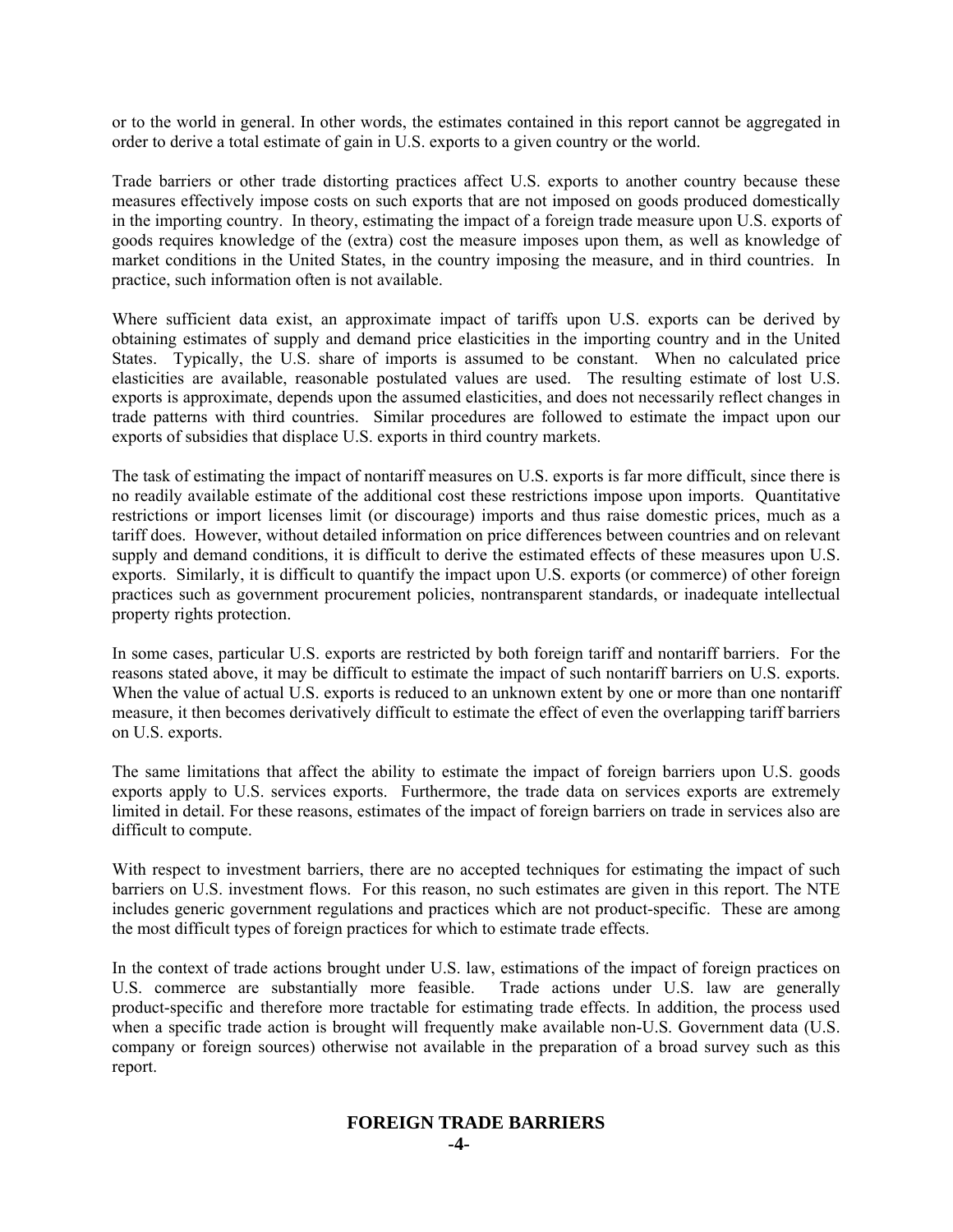In some cases, industry valuations estimating the financial effects of barriers are contained in the report. The methods computing these valuations are sometimes uncertain. Hence, their inclusion in the NTE report should not be construed as a U.S. Government endorsement of the estimates they reflect.

March 2009

#### **Endnotes**

 $\overline{a}$ 

 $<sup>1</sup>$  The current NTE report covers only those financial services-related market access issues brought to the attention of</sup> USTR by outside sources. For the reader interested in a more comprehensive discussion of financial services barriers, the Treasury Department publishes quadrennially the National Treatment Study. Prepared in collaboration with the Secretary of State, the Office of the Comptroller of the Currency, the Federal Reserve Board, the Federal Deposit Insurance Corporation, the Securities and Exchange Commission, and the Department of Commerce, the Study analyzes in detail treatment of U.S. commercial banks and securities firms in foreign markets. It is intended as an authoritative reference for assessing financial services regimes abroad.

 $2$  Corruption is an impediment to trade, a serious barrier to development, and a direct threat to our collective security. Corruption takes many forms and affects trade and development in different ways. In many countries, it affects customs practices, licensing decisions, and the awarding of government procurement contracts. If left unchecked, bribery and corruption can negate market access gained through trade negotiations, undermine the foundations of the international trading system, and frustrate broader reforms and economic stabilization programs. Corruption also hinders development and contributes to the cycle of poverty.

Information on specific problems associated with bribery and corruption is difficult to obtain, particularly since perpetrators go to great lengths to conceal their activities. Nevertheless, a consistent complaint from U.S. firms is that they have experienced situations that suggest corruption has played a role in the award of billions of dollars of foreign contracts and delayed or prevented the efficient movement of goods. Since the United States enacted the Foreign Corrupt Practices Act (FCPA) in 1977, U.S. companies have been prohibited from bribing foreign public officials, and numerous other domestic laws discipline corruption of public officials at the state and federal levels. The United States is committed to the active enforcement of the FCPA.

The United States Government has taken a leading role in addressing bribery and corruption in international business transactions and has made real progress over the past quarter century building international coalitions to fight bribery and corruption. Bribery and corruption are now being addressed in a number of fora. Some of these initiatives are now yielding positive results.

The United States Government led efforts to launch the Organization for Economic Cooperation and Develpoment (OECD) Convention on Combating Bribery of Foreign Public Officials in International Business Transactions (Antibribery Convention). In November 1997, the United States and 33 other nations adopted the Antibribery Convention, which currently is in force for 37 countries, including the United States. (Israel signed the Convention on March 11, 2009, and thus will become the 38<sup>th</sup> Party.) The Antibribery Convention obligates its parties to criminalize the bribery of foreign public officials in the conduct of international business. It is aimed at proscribing the activities of those who offer, promise, or pay a bribe. (For additional information, see http://www.export.gov/tcc and http://www.oecd.org).

The United States played a critical role in the successful conclusion of negotiations that produced the United Nations Convention Against Corruption, the first global anti-corruption instrument. The Convention was opened for signature in December 2003, and entered into force December 14, 2005. The Convention contains many provisions on preventive measures countries can take to stop corruption, and requires countries to adopt additional measures as may be necessary to criminalize fundamental anticorruption offenses, including bribery of domestic as well as foreign public officials. As of early March 2009, 141 countries, including the United States, have signed the Convention, and there are 132 parties including the United States.